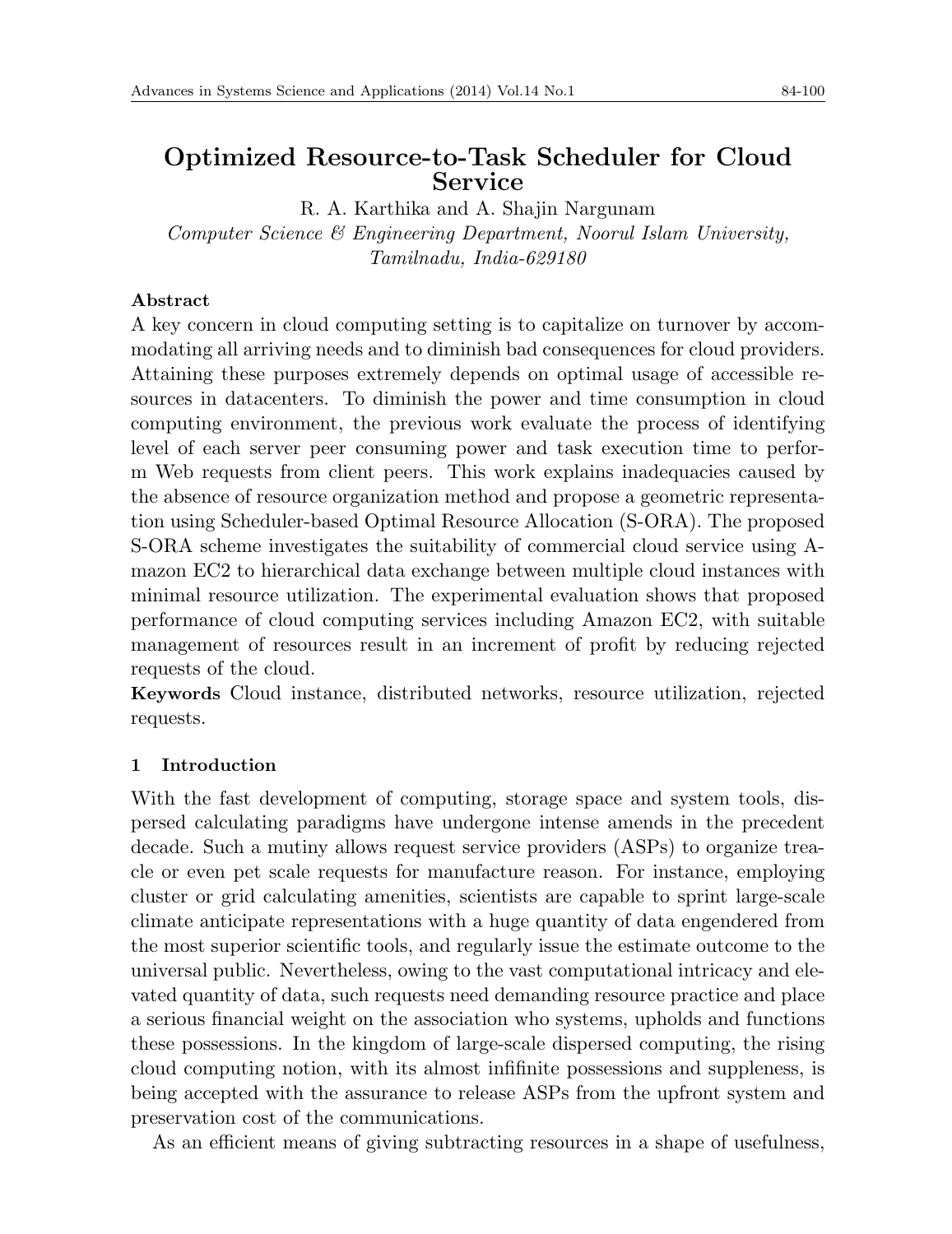cloud computing has lately concerned a considerable quantity of concentration for both manufacturing and academic world. The example move to cloud computing is determined by strapping command, particularly from endeavors, to progress the general efficiency by means of and running computing possessions. Cloud repair providers employ datacenters to stipulation a common pool of calculation, storage space and bandwidth possessions, to be exercised by requests when the requirement arises. As resources at datacenters are common by using virtualization, requests are permissible to statistically complex such possessions in the structure of practical machines.

Completion of cloud arrangement has been probable with release source and profitable software letters. In the middle of them OpenNebula, Eucalyptus, and OpenQRM are finest option for making IaaS cloud communications as a release basis service. Bringing services in IaaS stage has been probable by means of datacenters as possessions with the assist of virtualization knowledge. Virtualization is equipment that intangibles absent the particulars of corporeal hardware and gives virtualized resources for high-level requests. Virtualization is a leading expertise in the countenance of resource operation sorting in huge kind of resources from mainframe, recall to storage and system. Leveraging virtualization creates it probable to combine, disconnect and evolutes resource operation.

Spanning and dimension of the cloud possessions demand arrangements for resource administration and transmitting requests. This subject is an inspiration to suggest algorithms and machines for allocation, harmonizing and organization of resources in cloud surroundings. Current years there have been planned different algorithms for organization and QoS provisioning in the cloud resources.

The objective of such a cloud is to supply competent good method questioning on the back-end data at a short cost with clever mode while being reasonably practical, and in addition, best advantageous and also receiving decrease of preparation cost on command changes. A worth over the commission charge for every structure can make sure proceeds for the cloud. And also inside cloud is occasionally inform his caches in turn as necessary on diverse cloud and other command will almost runs a diverse enthusiastic server at an instance on cloud.

### **2 Related work**

Cloud computing is a hopeful commercial framework that promises to do away with the obligation for supporting pricey computing amenities. Nonetheless, the current cost-effective clouds created to continue web and minute database workloads tremendously vary from characteristic computing workloads.

While services related to current cloud computing are insufficient for scientific computing, Many-Task Computing [1] employing loosely coupled applications which did not provide with resources, required instantly. Our work differs in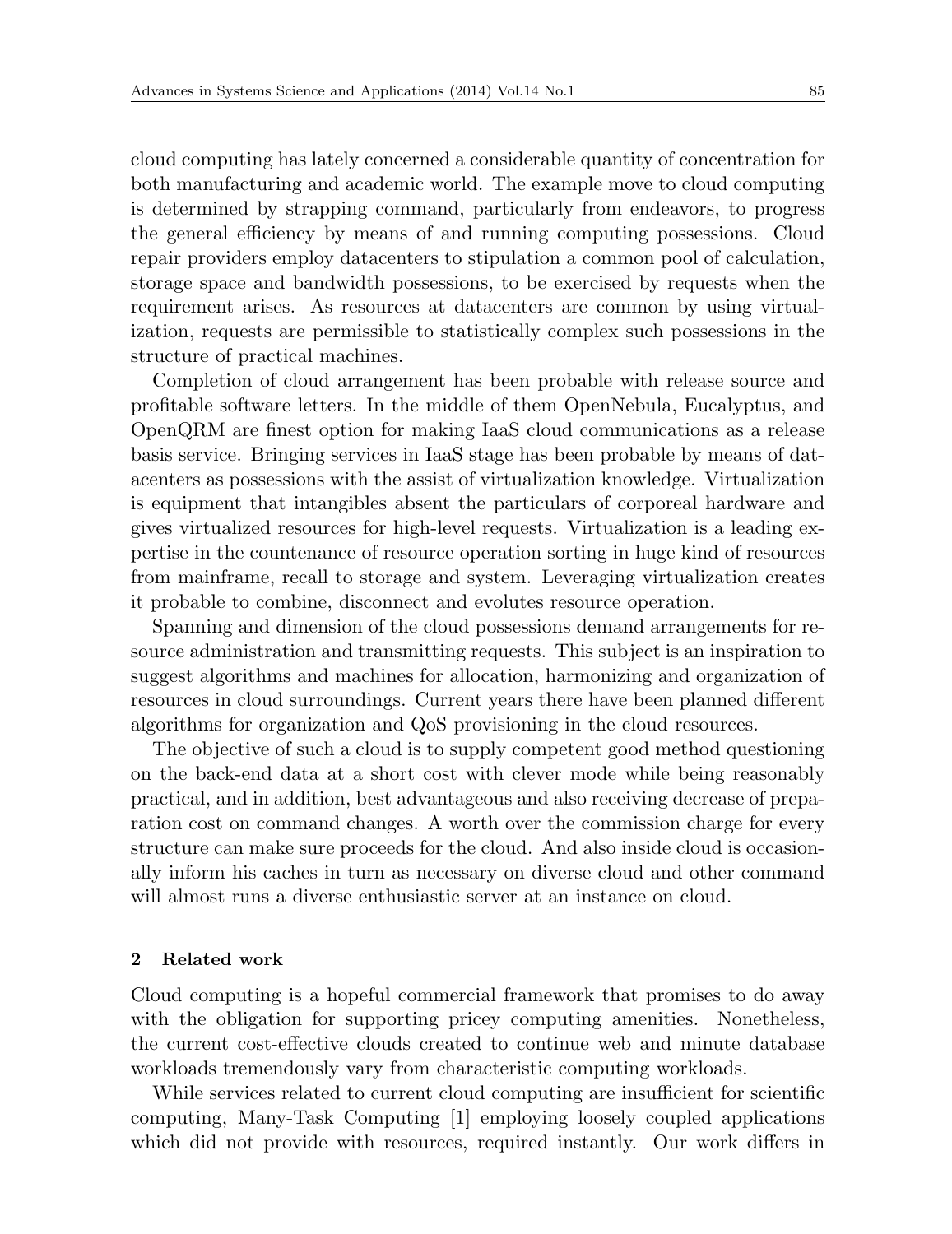the problem that the address is towards the minimization of resource utilization obtained from the resource pool instantly. Subsequently, VM migration algorithm based on Nash equilibrium [2] solves resource utilization maximization problem in virtualized data centers.

Cloud computing is a deep uprising method in its calculation ability. The major purpose currently is to decrease the charge of organizing a service in the cloud and containing correct coordinative in among the models. Public, private, and mixture cloud [3] surroundings all facade the presentation confines intrinsic in todays requests and networks. In turn for endeavors to exploit the plasticity and cost investments of the Public, private, and cross cloud they have to conquer the similar latency and bandwidth restraints that confront dispersed IT communications environments [4].

The optimization trouble of reducing resource cost in cloud for meeting service necessities is analyzed in literature[5]. Social Clouds provide the possibility to share resources among clients. The benefit provided to clients within a social network community using different economic patterns and evolved technical metrics, through simulation [6]. A novel framework called, Network Flow based Resource Allocation NFRA, for reducing the energy consumption and increasing the profit was introduced in [7]. The OCRP [8] gave provisioning for computing resources to be used in multiple provisioning stages as well as a long-term plan in which cloud consumer minimize cost of provisioning in cloud environments. In literature[9], a novel highly decentralized information accountability framework to keep track of the behavior of the users in the cloud was maintained to provide the accountability.

The problem for assigning with a set of clients for certain demands towards a set of servers with capacities and degree constraints are presented in literature[10]. The goal of heterogeneous resource allocation was to find an allocation, in such a way that the number of clients allocated with a server is smaller than the degree of assigning to the server. At the same time, their overall demand of the client should be smaller than the server's capacity, while maximizing the overall throughput. However, achieving security in cloud was another major concern. The author presented FADE [11], a mechanism to achieve full security goals upon a set of cryptographic key functions supported by a quorum of key managers. In literature[12], the task of assigning a third party auditor was the main focus that works on behalf of the cloud and client to verify the integrity of data stored in client. Consequently, the choosing nodes for implementing a job in the cloud computing must be measured to develop the efficiency of the resources [13].

The author provided a method called, Nephele, a first data processing framework that uses dynamic resource allocation [14] for both the tasks, scheduling and execution. With CPU and memory as constraints, a protocol called Gossip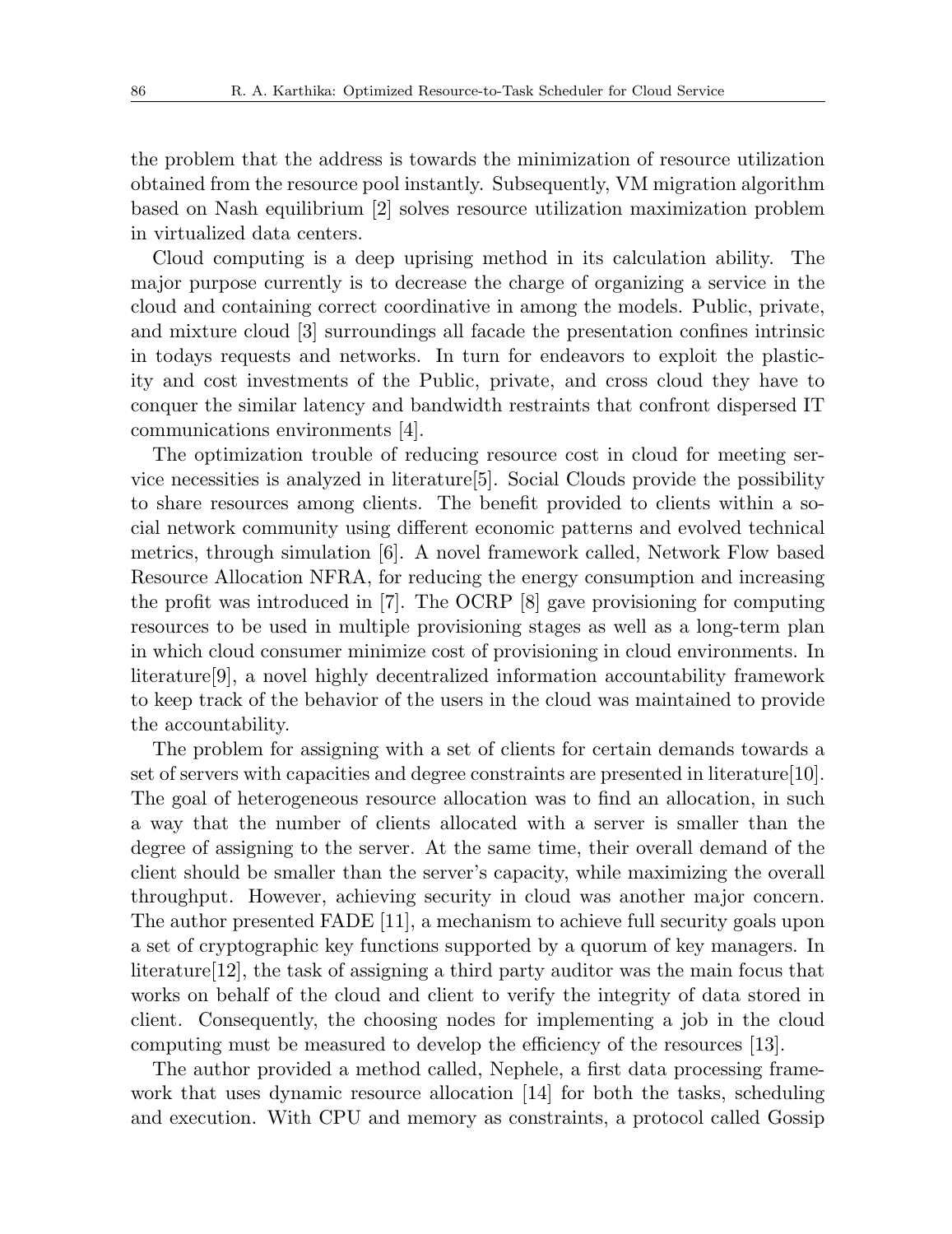[15] was designed that minimizes the cost for adapting an allocation that executes on dynamic input and does not require global synchronization.

Scheduling algorithms for parallel jobs [16] make efficient use of the two tier VMs to improve the responsiveness which significantly outperforms commonly used algorithms such as extensible Argonne scheduling system in a data center setting. A method for the efficient mapping of resource requests with a heuristic methodology [17] was addressed. Routing and scheduling algorithm [18] for cloud architecture target minimal total energy consumption by switching off unused network and/or information technology (IT) resources. The author provided maximized resource utilization with optimal execution efficiency [19] using the proportional share model. Various workflow scheduling algorithms are listed and compared their characteristics and applicability for cloud scheduling and concluded that HCOC schedulers superior performance may partially be due to its multicore awareness, which is clearly a characteristic requiring consideration in hybrid cloud computing [20].

A mechanism for scheduling single tasks considering two objectives: monetary cost and completion time and dynamic scheduling of scientific workflows [21] was proposed. A cloud scheduler [22] considers both user requirements and infrastructure properties assured users that their virtual resources are hosted using physical resources that match their requirements without getting users about the details of the cloud infrastructure.

All the works mentioned above provide mechanisms for resource management in cloud environment. Certain other problems related to resource allocation for cloud in the existing P2P infrastructure has to be addressed. So, the problem specification is provided in depth, followed by the method adopted to solve the issue.

### **3 Problem specification**

Normally, cloud consists of set of resources. To manage the set of resources in the cloud, it is necessary to provide a resource manager (RM) to control and set up. The request sent by the clients (C) for the requisition of resources is processed based on Dispatcher algorithm. Once the resources are allocated and released, resource monitoring unit (RMU) set up a list of resources which are free from the data centers on it. The resource monitoring unit also provides information about the unavailability of the resources in the data centers. The sequence diagram described in Fig.1 uses web service as an interface to enhance the communication between the clients and clouds.

The workflow of managing the resources proceeds with the clients' requests. The foremost step is that the client sends a resource request to the cloud, through the Web Interface (WI). The WI then passes onto the authorization unit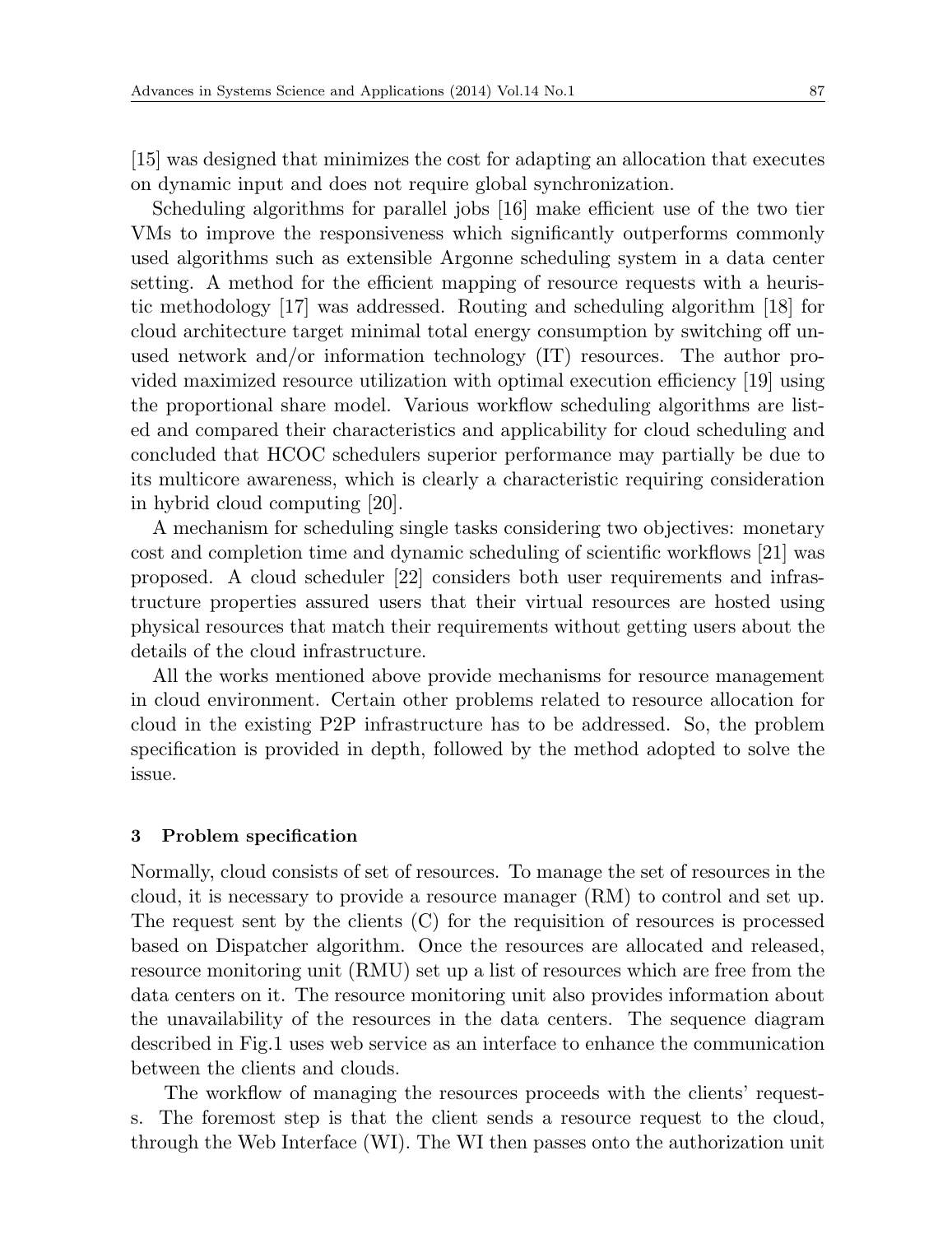

**Fig.1** Resource allocation (without scheduler)

(AU). The AU check for authorization and proceeds with the next process upon successful completion of the authorization. It will pass the clients requests to the Resource Manager (RM). Upon analyzing the set of resources required by the client, the RM passes the requests to the resource dispatcher unit (RDU). Before dispatching the set of resources to the client, the RDU checks the clients authorization information from the authorization unit (AU). Then the AU allocates the resources to the clients who send requests. By this way, the resources are allocated to the clients from the clouds.

#### **4 Scheduler-based optimal resource allocation in cloud environment**

The previous section discussed about the process of managing the resources in the clouds in conventional manner. If allocation of resources is done improperly, then the resources which are free are simply assigned to the task accomplished. This results in the wastage of resources in the resource pool. To enhance and to further optimize the resource allocation in the cloud, in this section we describe a mathematical model using scheduler-based model with a set of constraints.

As a solution for resource utilization in hierarchical distributed peer networks, inward requests to cloud primarily are sent to an essential component. This vital component called the scheduler, judge quantity of present resources in cloud instances and employs an improvised dispatcher algorithm to choose which cloud instance swarm this request and propels essential instructions to its virtual machine formation. At first we design the architecture, further explain the scheduler-based optimal resource allocation using improvised dispatcher algorithm.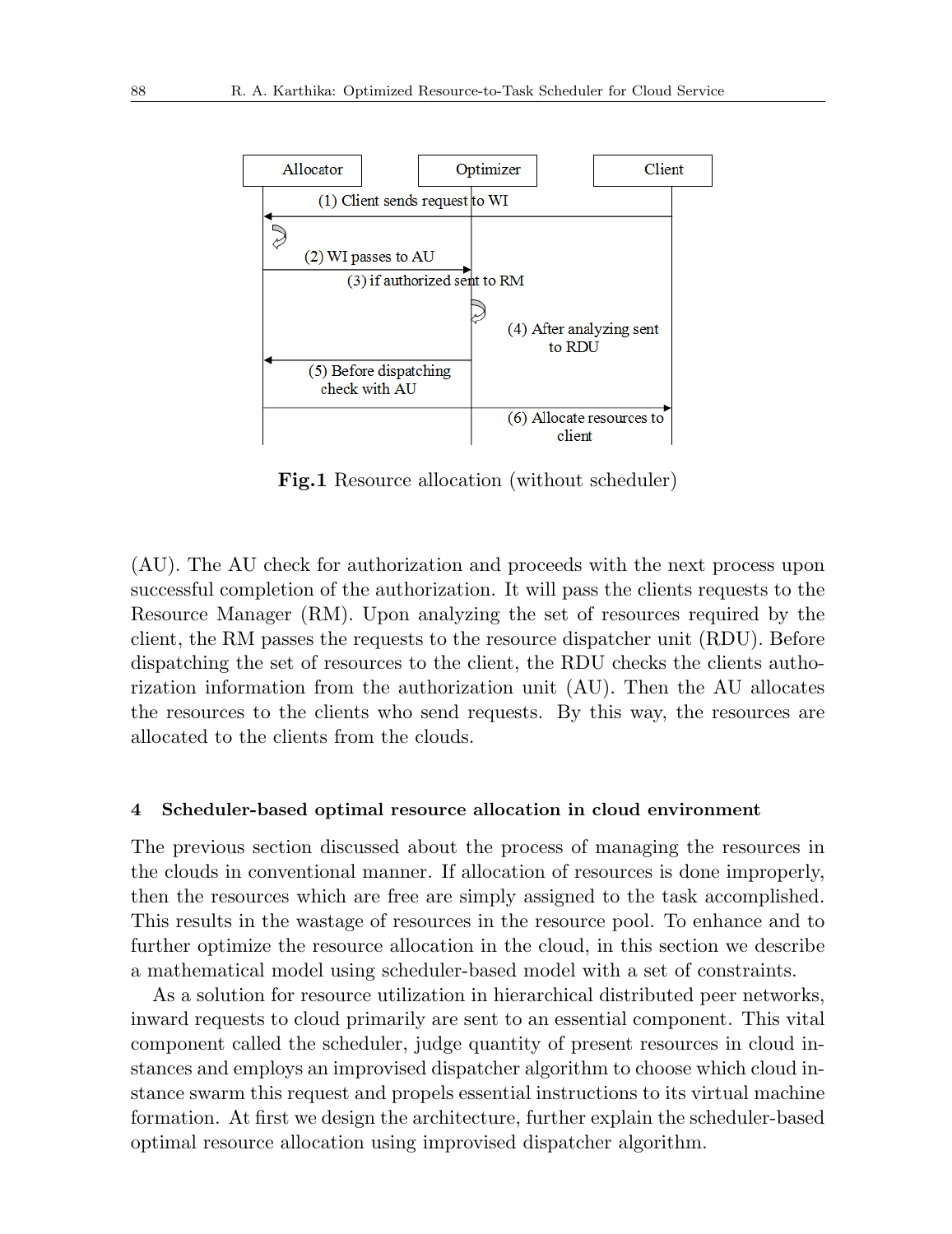

**Fig.2** Architecture of S-ORA

# *4.1 System architecture of scheduler-based optimal resource allocation*

The scheduler-based optimal resource allocation is designed based on sensible clouds like Amazon EC2. The architecture of scheduler-based resource allocation is shown in Fig.2. The process of allocating the resources is described individually based on the four components namely, the client, the allocator, the scheduler and finally the optimizer.

The process starts with the (i) Client  $(C)$ , (ii) Allocator comprises of Web Interface (WI) and Authorization Unit (AU) (iii) Scheduler schedules the availability of resources according to the availability and finally (iv) Optimizer comprises of Resource Manager (RM), Resource Monitoring Unit (RMU) and Resource Dispatcher Unit (RDU). The notations will be used throughout the work.

#### *4.2 Process of scheduler-based optimal resource allocation*

To balance the set of utilized resources and free resources in the cloud, in this section, the resources are distributed among the clients to increase the availability with the help of scheduler. The scheduling of resources in the clouds are focused oriented towards the management of memory and CPU usage of every clients required. A mathematical model is presented here to introduce a parametric environment for better allocation of resources in cloud computing environment.

Before assigning the resources to the clients, the current stature of the client is to be noted. The stature includes the requirement of resources, memory and CPU usage. For this purpose, a parametric setting is initiated in a method to think about proximity and resource consumption on cloud instances as illustrated below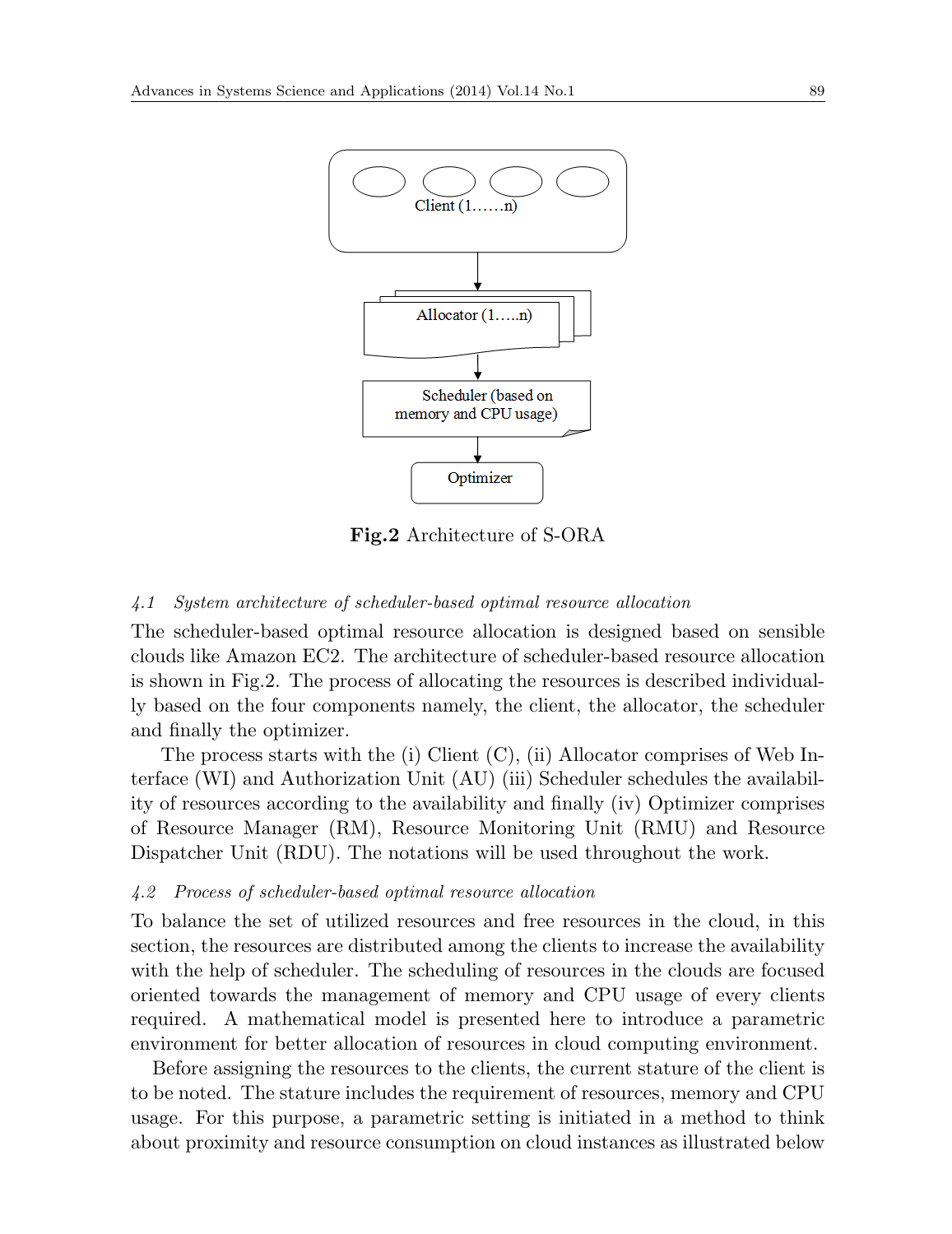using the following constraints. Let us consider the Scheduler-based Optimal Resource Allocation problem for processing and memory usage denoted by the equations (1) and (2) respectively.

$$
\alpha = \sum_{i=1}^{n} \frac{(Proc_c[avail] - Proc_i[cons]}{Total\_Proc_c} \tag{1}
$$

$$
\beta = \sum_{i=1}^{n} \frac{(Mem_c[avail] - Mem_i[cons]}{Total_Mem_c} \tag{2}
$$

where  $i = 1, 2, \ldots, n$  requests placed by the clients to n cloud instances denoted by  $c = 1, 2, \dots, m$ . The scheduler-based optimal resource allocation using processing and memory are further denoted by objective function as given below:

$$
x = \alpha \in Proc^n symbolizes \ x = \begin{pmatrix} x_1 \\ x_2 \\ \dots \\ x_n \end{pmatrix}, x_i \in Proc
$$
 (3)

Similarly,

$$
y = \beta \in Mem^n symbolizes \ y = \begin{pmatrix} y_1 \\ y_2 \\ \dots \\ y_n \end{pmatrix}, y_i \in Mem \tag{4}
$$

where  $\text{Proc}^n$  denotes set of n representation or n requests placed by the clients. Proc*c*[avail] and Mem*c*[avail] represent the current processing and memory availability in cloud instances denoted by 'c' for a particular request with total processing and memory available in cloud 'c' represented by Total Proc*<sup>c</sup>* and Total Mem*<sup>c</sup>* respectively. Proc<sub>*i*</sub>[cons] and Mem<sub>*i*</sub>[cons] represents the processing and memory consumed for the corresponding i*th* request. This design creates the model selfsufficient of quantity of resources in each cloud instance and creates a reliable representation for all cloud instances.

The two parameters, Proc*<sup>i</sup>* and Mem*<sup>i</sup>* show the ratio of resource utilization for every machine. The two parameters are evaluated for every request and for every clients present in the cloud. The process of Scheduler-based Optimal Resource Allocation in cloud computing environment is performed using (A) Cloud Interface Generation and (B) Allocating optimal set of resources which will be discussed in the forthcoming section.

#### *4.3 Cloud interface generation*

The Cloud Interface Generation (CIG) forms the foremost step in schedulerbased optimal resource allocation. The CIG generate, retrieve and modify the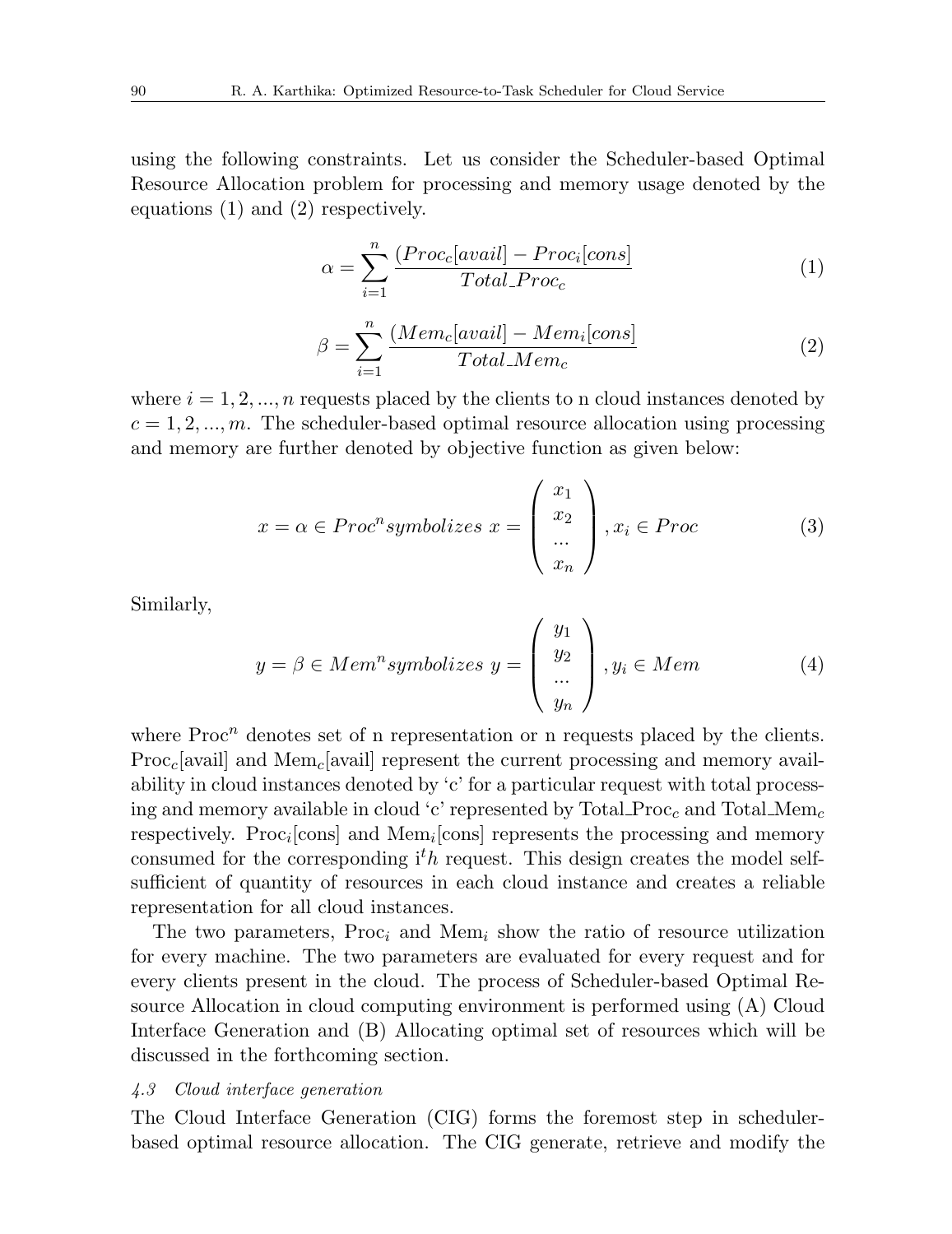

**Fig.3** Model for scheduler-based cloud interface generation

data items from the cloud instances. With the interface generated, the clients in the clouds derive the capability of the cloud to manage, link and data placed in it. The cloud interface send and process the data items through the set of cloud instances. With the cloud instances, the client sent the request for resources. Most of the existing cloud process through these interfaces. A sample model for the cloud interface generation using scheduler-based model is shown below in Fig.3.

For the purpose of data storage operations, the client requires to know only about the link objects and data objects. As illustrated in Fig.3, the client performs a PUT to the link URL and creates a new link with the specified name. Once the link for the client is created, the scheduler does the job of scheduling the processing and memory of the respective client and finally performs a PUT to form a new data object URL. The subsequent GET then fetches the actual data object and its corresponding value section.

# *4.4 Allocating optimal set of resources*

Once the cloud interfaces has been generated, the clients select the cloud instances from the set of cloud instances available in the network. Next, the optimal resource allocation is taken place for each client who sends requests to the scheduler as illustrated in Fig.4. The scheduler allocates the resources based on the resource availability. The optimal resource allocation is done based on the process of data exchange between the available cloud instances and assigning/releasing the resources based on the users tasks. The processes is based on two steps, one is task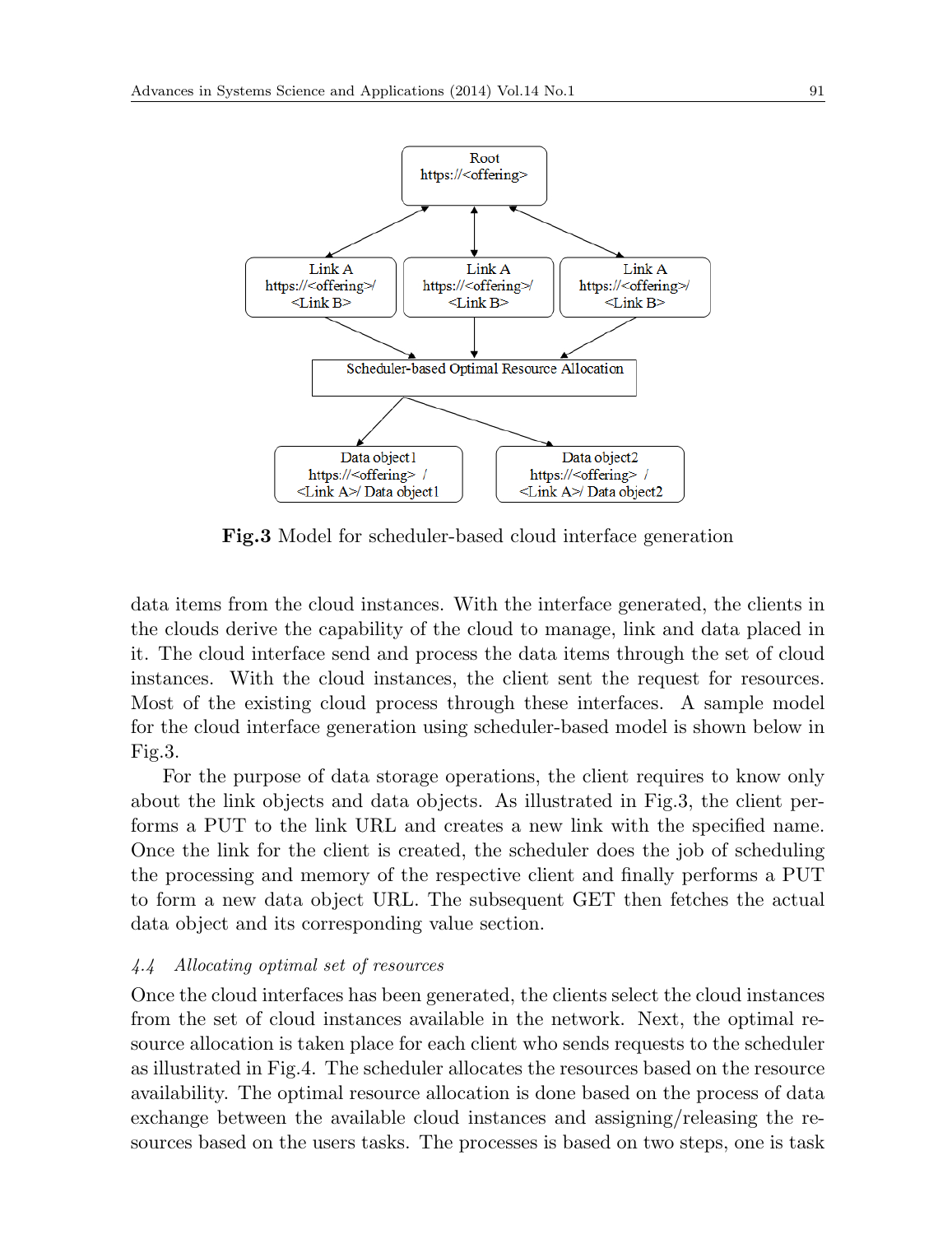selection and node selection.

For the optimal set of allocating resources, the scheduler maintains resource pool and task pool. The resource pool consists of set of freed resources and the task pool consists of set of tasks which are not assigned to any resources. At first, the scheduler checks these two pools before assignment of resources. The scheduler identifies the rate of resource utilization and further identifies the task which is to be performed. Once the resource from the resource pool is selected, the particular resource is locked by the scheduler and it cannot be assigned to any other tasks requested by the clients. Once the resource is locked, the corresponding node which holds its task is ready to send the task to finish. Once the task is received by the node, the resource starts its process to accomplish the task.

| <b>Input:</b> Client Request for resource                               |  |  |  |  |  |
|-------------------------------------------------------------------------|--|--|--|--|--|
| <b>Output:</b> Assign resource to client                                |  |  |  |  |  |
| Initialize Client (C), Resource Manager (RM), Resource Monitoring Unit  |  |  |  |  |  |
| (RMU), Web Interface (WI), Authorization Unit (AU), Resource Dispatcher |  |  |  |  |  |
| Unit $(RDU)$                                                            |  |  |  |  |  |
| 1. Submit set of resources to RM                                        |  |  |  |  |  |
| 2. Submit client (C) requisition of resources to RM                     |  |  |  |  |  |
| 3. Check for client authorization by AU                                 |  |  |  |  |  |
| 4. IF (authorization successful) then RDU                               |  |  |  |  |  |
| a. Sent C request to RM through WI                                      |  |  |  |  |  |
| b. Process through cloud instance                                       |  |  |  |  |  |
| c. Select cloud instance                                                |  |  |  |  |  |
| 5. END IF                                                               |  |  |  |  |  |
| 6. FOR each client request                                              |  |  |  |  |  |
| a. IF task (is assigned) then scheduler check for resource pool and     |  |  |  |  |  |
| task pool THEN                                                          |  |  |  |  |  |
| <i>i.</i> Identify task                                                 |  |  |  |  |  |
| ii. Select resource from resource pool                                  |  |  |  |  |  |
| iii. Lock selected resource                                             |  |  |  |  |  |
| iv. <b>Accomplish</b> task                                              |  |  |  |  |  |
| b. ELSE IF (task is unassigned by scheduler) THEN                       |  |  |  |  |  |
| i. <b>Identify</b> resource request by C                                |  |  |  |  |  |
| ii. Allocate resource to C once resource gets freed                     |  |  |  |  |  |
| c. END IF                                                               |  |  |  |  |  |
| 7. END FOR                                                              |  |  |  |  |  |
|                                                                         |  |  |  |  |  |

**Fig.4** Scheduler-based optimal resource utilization using improvised dispatcher algorithm for distributed hierarchical peer networks

If any new task enters into the network, the scheduler checks the status of the task. If the task is unassigned, the scheduler determines the resource requirements of the corresponding task and further assigns it. Based on the utilization of resources and task, the nodes will adjust its corresponding resource allocation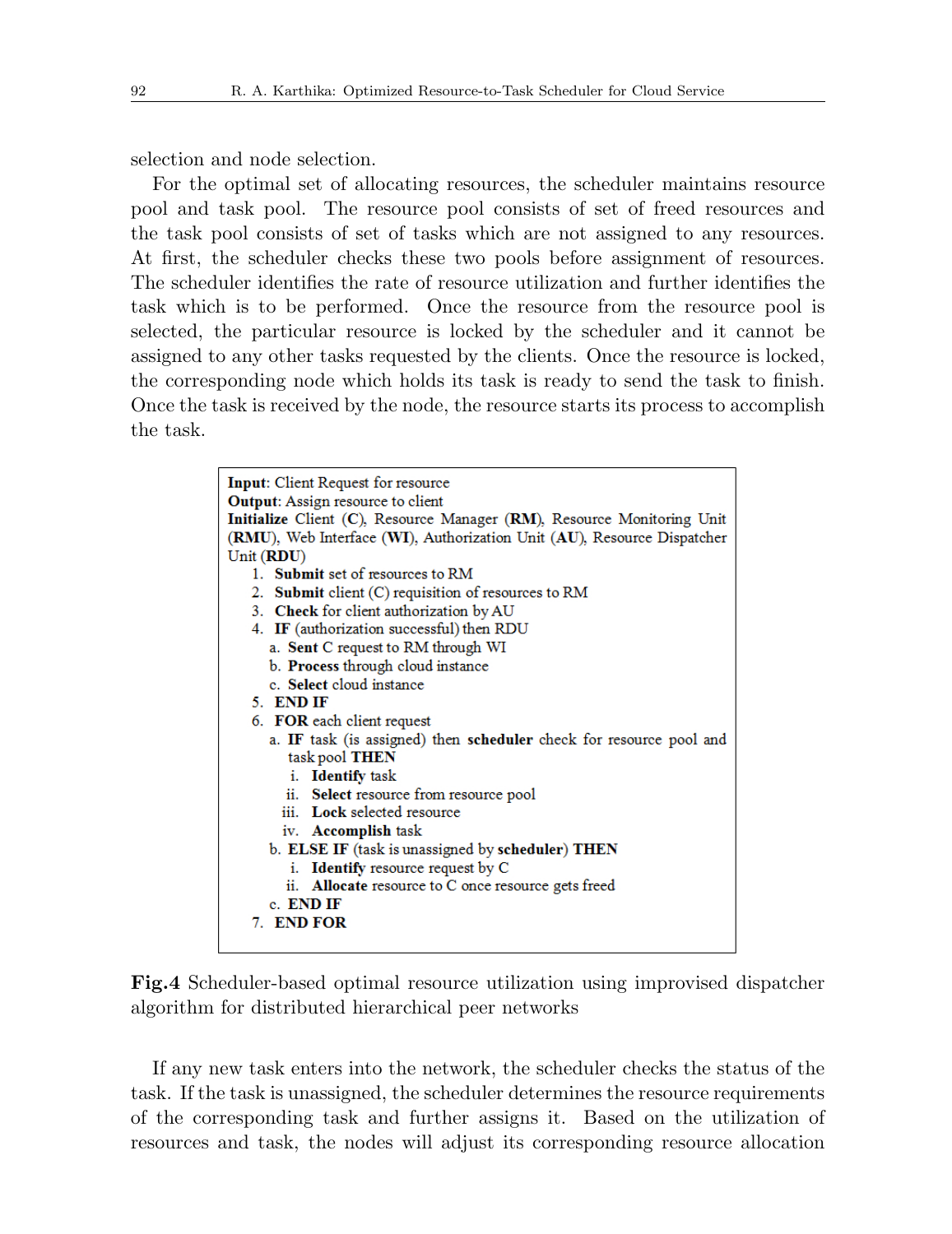processes. The performance of the scheduler-based optimal resource allocation is analyzed in the forthcoming section.

### **5 Experimental evaluation**

The Scheduler-based Optimal Resource Allocation (S-ORA) for HP2P networks with efficient data exchange among cloud instances are implemented in Java using Amazon EC2 a web service that provides resizable computing capacity in cloud. The S-ORA uses the Amazon EC2's simple to use web service interface to obtain and configure that reduces the time taken to obtain and boot new server instances to minute. The performance evaluation tests aimed at comparing the direct invocation for cloud computing services using hierarchical distribution process with challenging interactions through traditional scientific computing.

The cloud computing services at first recognizes the source and destination node for data transfer from one cloud instance to the other. The source nodes effectively chose the destination node based on hierarchical distribution process. So, the data transfer is successfully performed in cloud computing environment with Amazon relational database service. Then the fitness of commercial cloud service to hierarchical data exchange between multiple cloud instances is measured. Presenting an efficient commercial cloud structure for service provider with optimal resource utilization and fast and accurate data exchange between the cloud service users. The performance of scheduler-based optimal resource allocation is evaluated by, number of rejected requests, time consumption to exchange data between cloud instances and resource utilization by clients from different cloud instances.

In this section the experimental setup for designing S-ORA that is used in our experiments is explained. The experiments were conducted on Amazon's EC2 infrastructure due to the popularity, feature rich, and stable commercial cloud available. It offers distinct resource configurations for virtual machine instances. Amazon EC2's interface minimizes the time required for various instances according to the changes observed in computing requirements. S-ORA experiments with c1.medium, a compute optimized instance type, a 32-bit processor, 1.7 GB RAM and 350 GB local disk storage.

# **6 Results and discussion**

In S-ORA, HP2P networks are designed for cloud computing service composition to capture the minimal resource allocation for service performance to other systems written in mainstream languages such as Java using Amazon EC2 web service. Independent tests are run with growing number of applications, and constant number of service requests sent by each user. The performance graph and table describes the evaluation of the performance of S-ORA.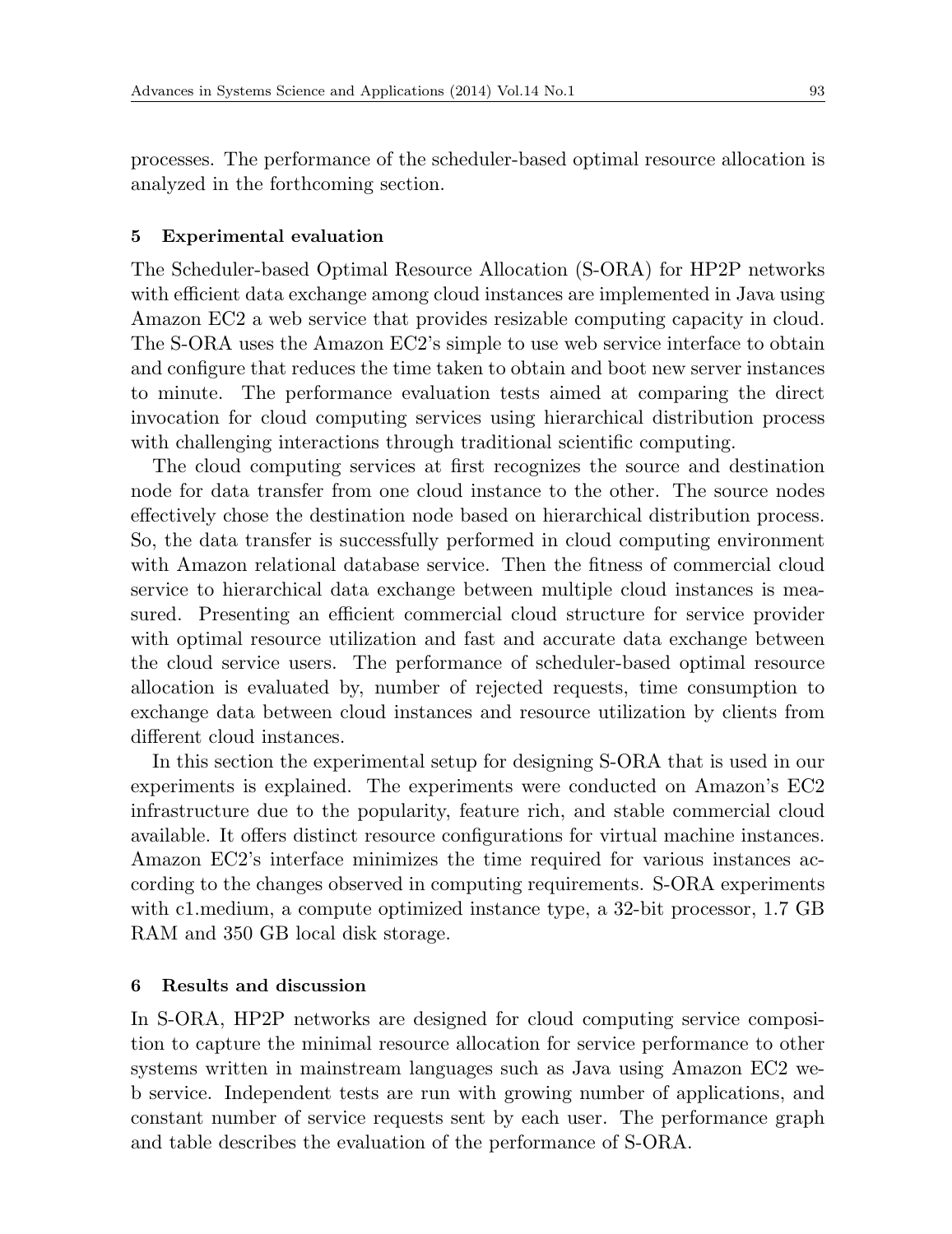#### *6.1 Measure of number of rejected requests*

The number of rejected requests [Client*rejreq*] measures the number of request rejected as made by the client to the cloud instance through scheduler using Amazon EC2 with windows server. The rejected request for a client is evaluated based on the difference between the requests made by the client and rejected request made by the cloud for the specific client at a particular time period. A rejected request for a client is given as:

$$
Client_{rejreq} = Client_{req} - Cloud_{rejreq} \tag{5}
$$

Table 1 described the performance of S-ORA and compared the results with existing works like Bargaining Towards Maximized Resource Utilization in Video Streaming Datacenters [1], CCS using scientific computing [2] based on requests to be rejected.

| Number of     | Number of rejected requests (task/minute) |                     |                     |  |
|---------------|-------------------------------------------|---------------------|---------------------|--|
| requests      | Proposed S-ORA                            | Existing<br>Nash    | CCS<br>Existing     |  |
| (task/minute) |                                           | bargaining<br>solu- | using<br>scientific |  |
|               |                                           | tions               | computing           |  |
| 5             |                                           | 3                   |                     |  |
| 10            | 3                                         | 5                   |                     |  |
| 15            | 4                                         | 8                   | 13                  |  |
| 20            | ⇁                                         | 12                  | 16                  |  |
| 25            | 10                                        | 14                  | 17                  |  |
| 30            | 12                                        | 15                  | 22                  |  |

**Table 1** Number of requests vs. rejected requests

Fig.5 shows the ratio of requests made by the client to cloud instances, to the number of rejected requests from the cloud instances according to the availability of resources. Sending the client requests to cloud, either result in accept of the particular request, if the cloud has resource to be allocated from pool of resources or reject the clients request if the resource is not available. With the help of improved dispatcher algorithm, the number of rejected request is measured.

The algorithms effectiveness is measured using the rejection rate. Higher the number of rejection rate, lower the performance of algorithm. Since the resource is allocated with the help of scheduler in the proposed model, the performance of S-ORA is improved when compared to other algorithms. The number of rejected request using S-ORA is 40%, 50% using Nash bargaining solutions and 70% with CCS using scientific computing. When compared with the three algorithms, the rejected rate using S-ORA is comparatively less as the scheduler schedules the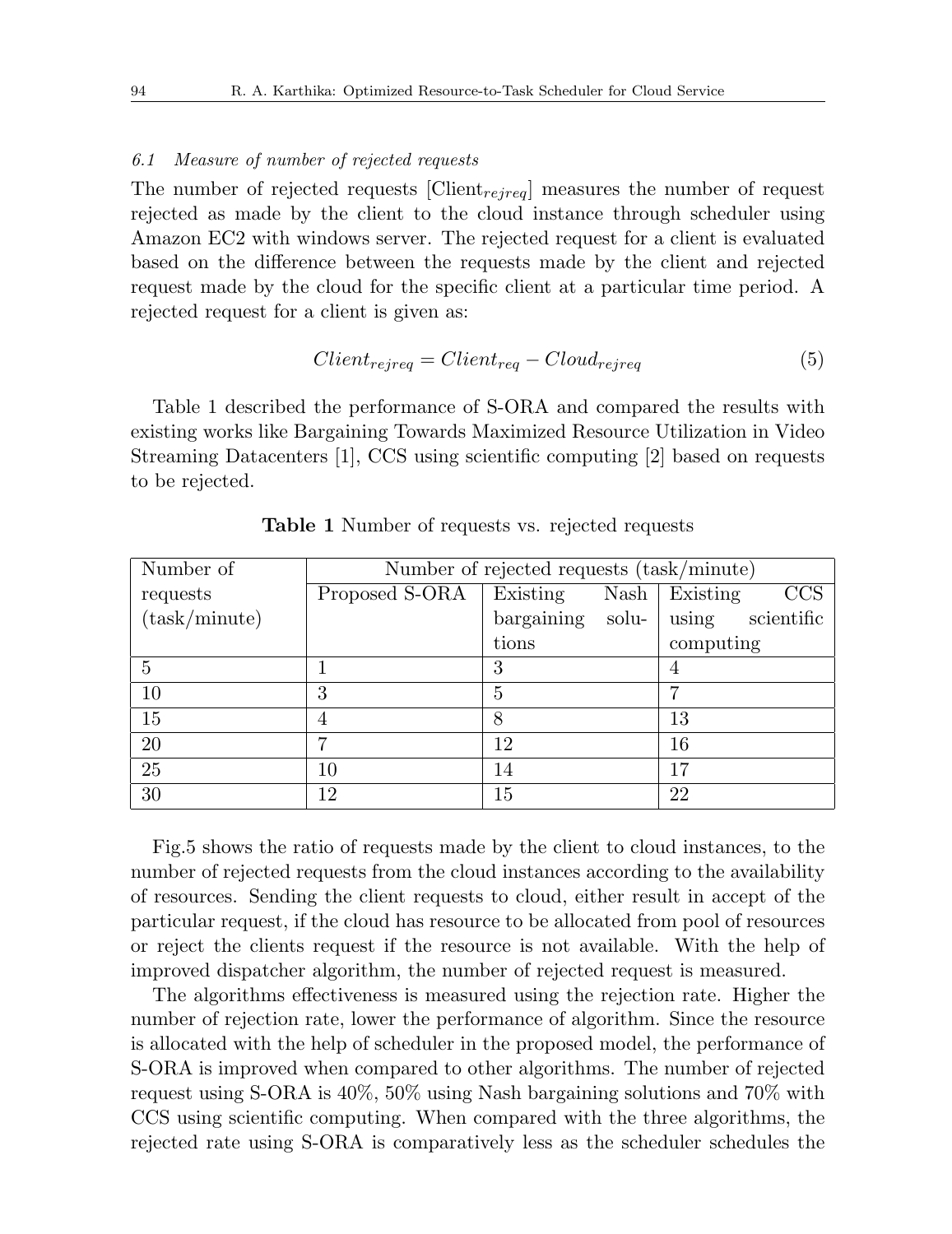

**Fig.5** Number of requests vs. rejected requests

resource using the resource pool whereas the rejected rate using Nash bargaining solutions is 50% which is less when compared to CCS as it uses the Nash bargaining solution.

# *6.2 Measure of time consumption for data exchange*

The time consumption [Time*con*] in S-ORA measures the time consumed for data exchange between the cloud instances. The time consumption is evaluated on the basis of distance for particular data exchange by the cloud instances divided by the speed with which the operation is performed. The formula to evaluate time consumption is given below:

$$
Time_{con} = Distance_{dataexc}/Speed \tag{6}
$$

The time consumed to exchange the data by the cloud instances are illustrated in Table 2 for the S-ORA with the existing works like Bargaining Towards Maximized Resource Utilization in Video Streaming Datacenters, CCS using scientific computing.

Fig.6 describes the consumption of time taken to exchange the data among the cloud instances in the distributed peer networks. In the proposed S-ORA, the deployment of commercial cloud computing services is efficiently achieved using the scheduler-based cloud interface generation. The is due to clear separation between resource manager (RM) and resource dispatcher unit (RDU), where the scheduler maintains the set of resources and at the same time checks through the pool of resources and allocates accordingly. This in turn results in minimum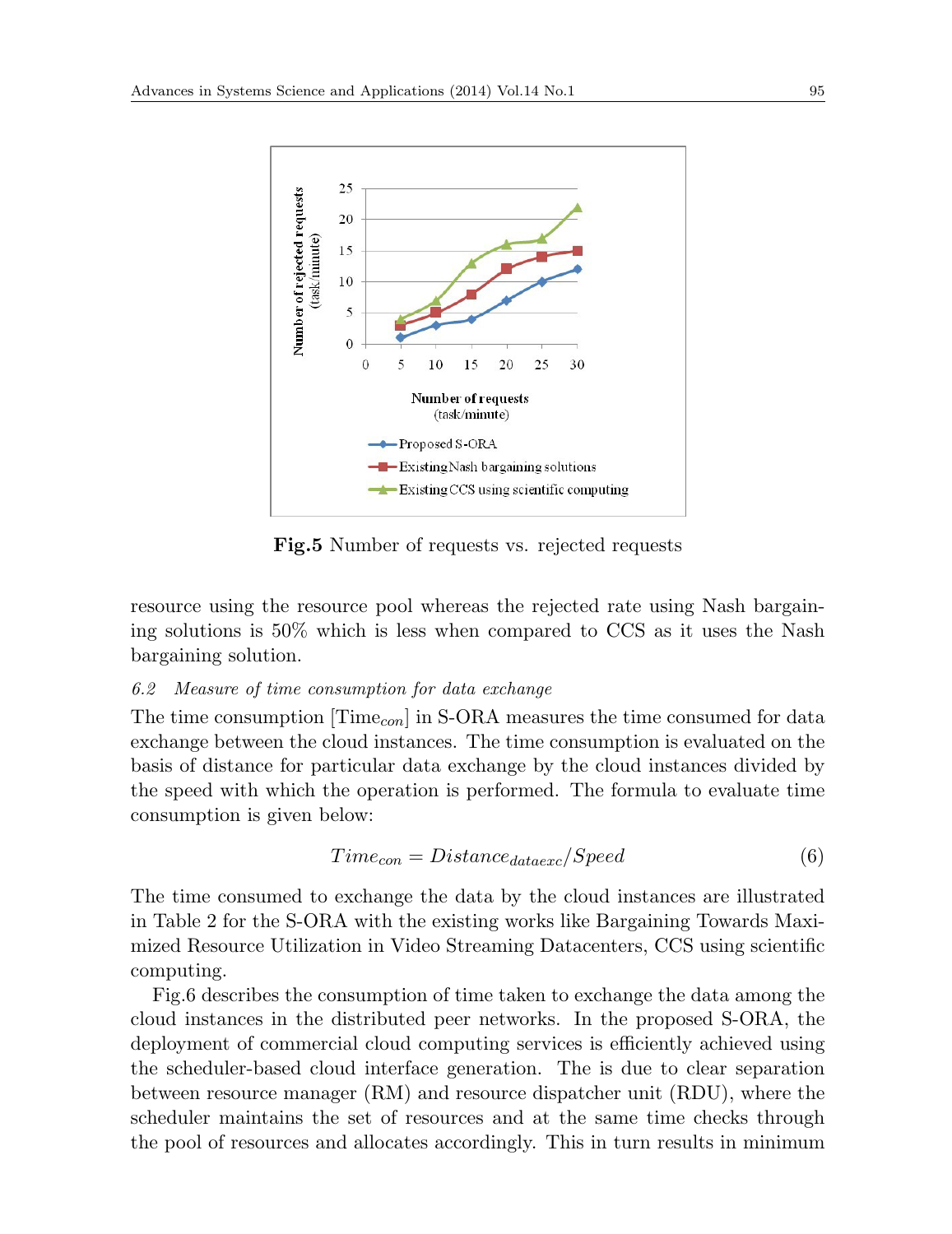| Data size $(KB)$ | Time consumption for data exchange (Seconds) |            |       |                             |  |
|------------------|----------------------------------------------|------------|-------|-----------------------------|--|
|                  | Proposed S-ORA                               | Existing   |       | $Nash \mid Existing$<br>CCS |  |
|                  |                                              | bargaining | solu- | scientific<br>using         |  |
|                  |                                              | tions      |       | computing                   |  |
| 10               | 10                                           | 15         |       | 20                          |  |
| 20               | 18                                           | 24         |       | 26                          |  |
| 30               | 22                                           | 33         |       | 34                          |  |
| 40               | 30                                           | 42         |       | 45                          |  |
| 50               | 38                                           | 56         |       | 58                          |  |
| 60               | 43                                           | 68         |       | 70                          |  |

**Table 2** Data size vs. time consumption



**Fig.6** Data size vs. time consumption

time consumption to the hierarchical peer users. Rather than existing works, the S-ORA consume less time to exchange the data among the set of cloud instances. The variance in time consumption is 5-10% low in the S-ORA whereas using Nash bargaining solutions the time consumption is comparatively higher due to the use of VM migration algorithm and finally higher in CCS with many task computing.

# *6.3 Measure of resource utilization by clients*

The resource utilization [Res*util*] in S-ORA measures the utilization of resources by the clients from different cloud instances through scheduler. Resource utilization is the summation of resource consumption by the total resource availability.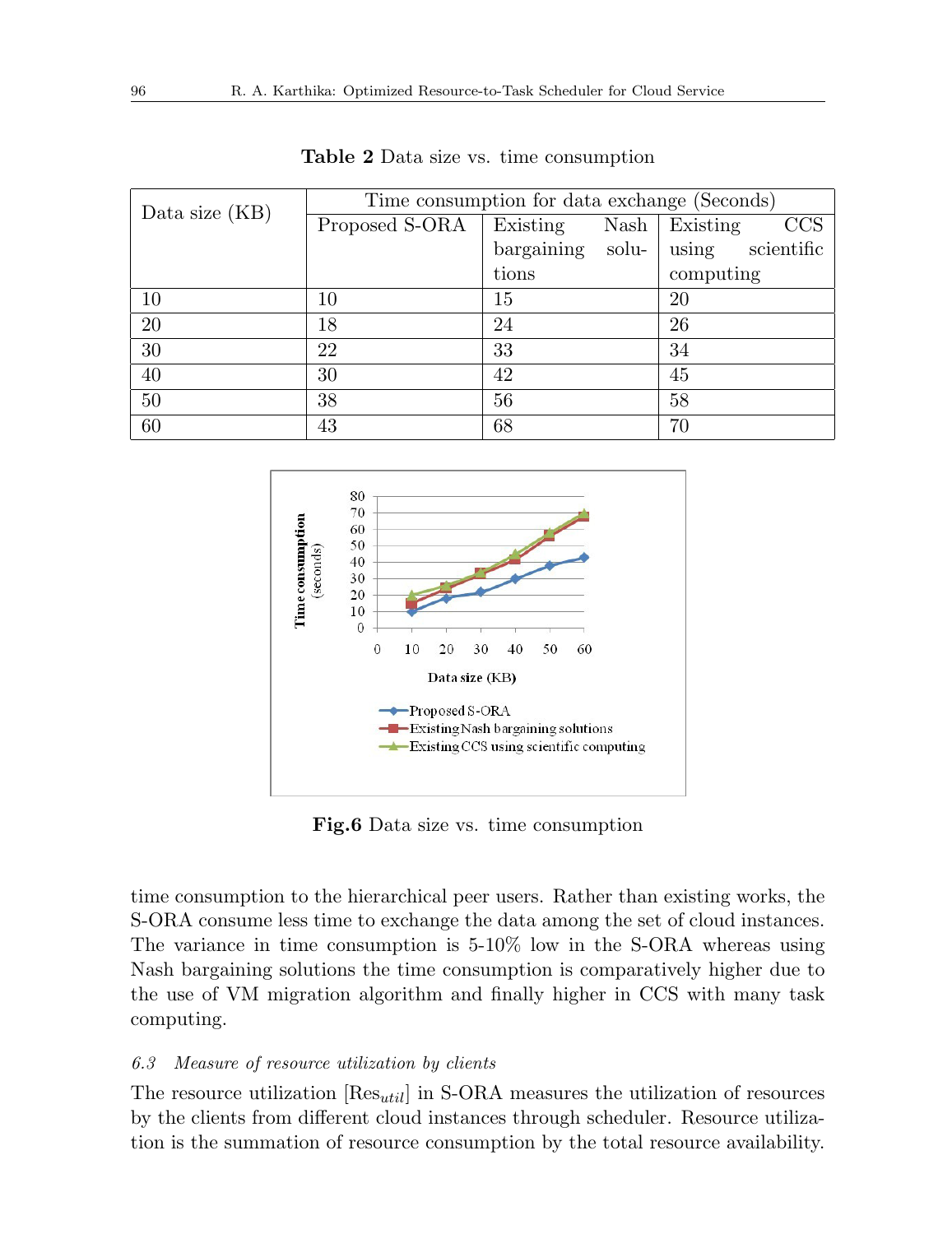| Algorithms                          | Resource utilization $(\%)$ |
|-------------------------------------|-----------------------------|
| Proposed S-ORA                      | 50                          |
| Existing Nash Bargaining toward-    | 70                          |
| s maximized resource utilization in |                             |
| video streaming datacenters         |                             |
| Existing CCS using scientific com-  |                             |
| puting                              |                             |

**Table 3** Algorithms vs. resource utilization.



**Fig.7** Algorithms vs. resource utilization

Resource utilization is evaluated using the formula given below:

$$
Res_{util} = ActualRes_{util}/TotalRes_{util}
$$
  
=  $Proc_i + Mem_i/Total\_Proc_i + Total\_Mem_i$  (7)

The comparison of utilization of resources for the purpose of exchange of data using three different algorithms is depicted in Table 3.

Fig.7 describes the utilization of resources for the efficient data exchange between the cloud instances in the hierarchical distributed peer networks. When a network resource, for instance a CPU or a meticulous disk, is engaged by an operation or query, it is occupied for handing out further requests. Awaiting requests have to stay for the resources to turn out until the resources have been freed by other clients. Existing woks such as Bargaining towards Maximized Resource Utilization in Video Streaming Datacenters and CCS using scientific computing has higher the percentage of time that the resource is occupied, the longer each operation must wait for its turn. So, rather than using existing schemes, the S-ORA utilizes minimal resources for transfer of data which is handled efficiently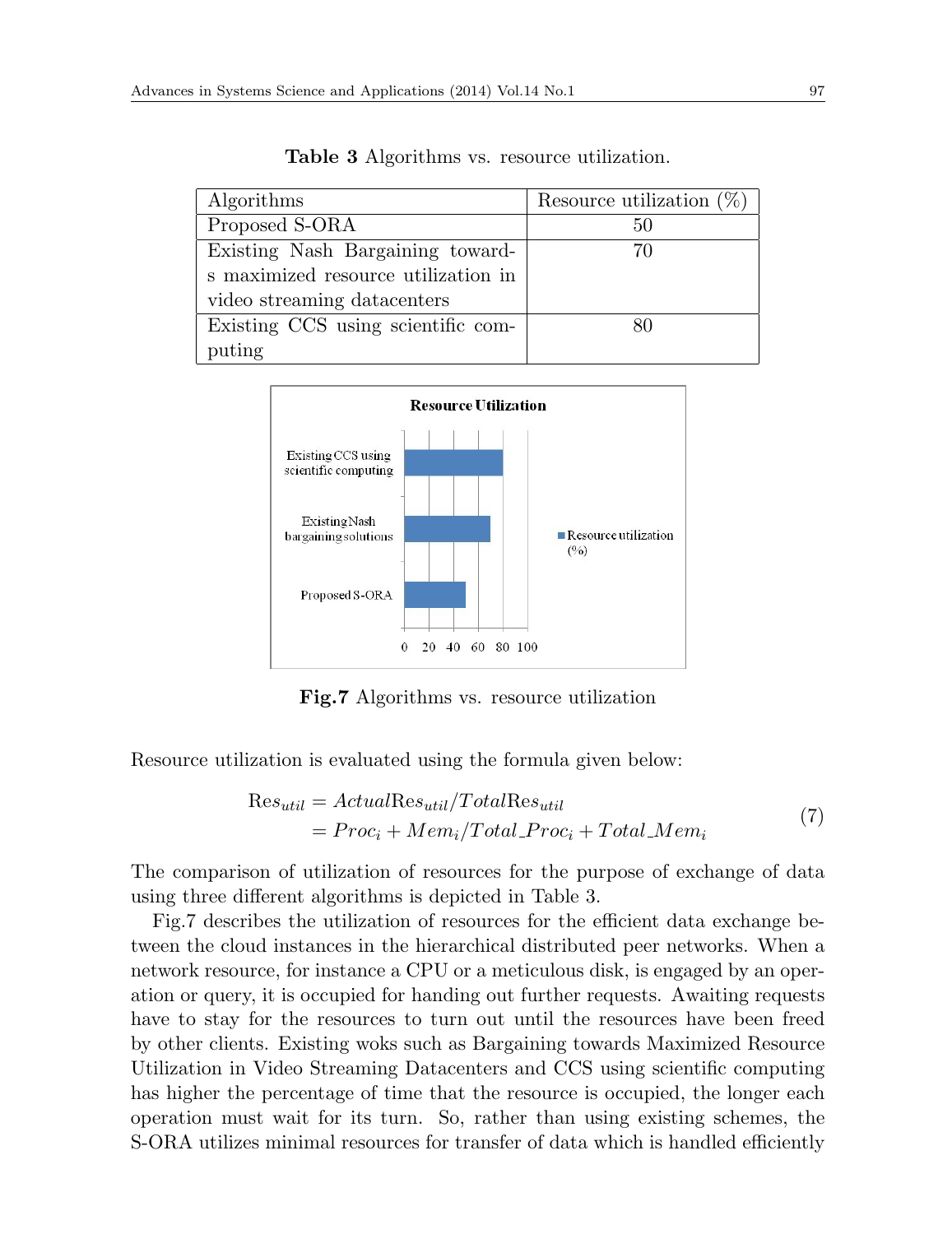by the scheduler with the set of cloud instances. Further, from the Table 3 it is evident that S-ORA uses minimum resources (50%) whereas the Nash bargaining solutions uses (70%) that is minimum when compared to the CCS (80%) as the Nash bargaining solutions equips the pivot point which is determined by the user, but comparatively higher to the S-ORA as it uses the scheduler-based CIG resulting in minimum resource utilization.

Finally, it is being observed that the scheduler-based optimal resource allocation technique efficiently manage the resources and tasks of the nodes in the cloud instances. By generating the scheduler-based cloud interface, the allocation of resources is done in an optimal manner.

#### **7 Conclusion**

This paper efficiently analyzes and resolves the issue of resource management in cloud environment by adapting scheduler-based optimal resource allocation technique. To manage the resources in the clouds, the cloud interface is generated primarily with the help of scheduler. With the cloud interface, the resources and the unassigned tasks are balanced efficiently using the scheduler. Then the improved dispatcher algorithm is presented to manage the resources and tasks efficiently in the cloud instances. The scheduler-based optimal resource allocation using improved dispatcher algorithm is implemented on Amazon EC2 as a practical cloud. The obtained results are compared with the existing works like Bargaining towards Maximized Resource Utilization in Video Streaming Datacenters, CCS using scientific computing. The results had shown that improper resource allocation in the existing works leads to decline in resource utilization. Experimental results showed that using the optimal resource allocation algorithm provides at most 5-10% enhancement in resource consumption than unique works in commercial cloud instances.

#### **References**

- [1] A. Iosup, S. Ostermann, M. N. Yigitbasi, R. Prodan, T. Fahringer and D. H. J. Epema. (2011), "Performance analysis of cloud computing services for many-tasks scientific computing", *IEEE Transactions on Parallel and Distributed Systems*, Vol.22, pp.931-945.
- [2] Yuan Feng, Baochun Li and Bo Li. (2012), "Bargaining towards maximized resource utilization in video streaming datacenters", *IEEE INFOCOM*, No.25-30, pp.1134-1142.
- [3] V. Khoshdel, S. A. Motamedi, S. Sharifian and M. Farhadi (2011), "A new approach for optimum resource utilization in cloud computing environ-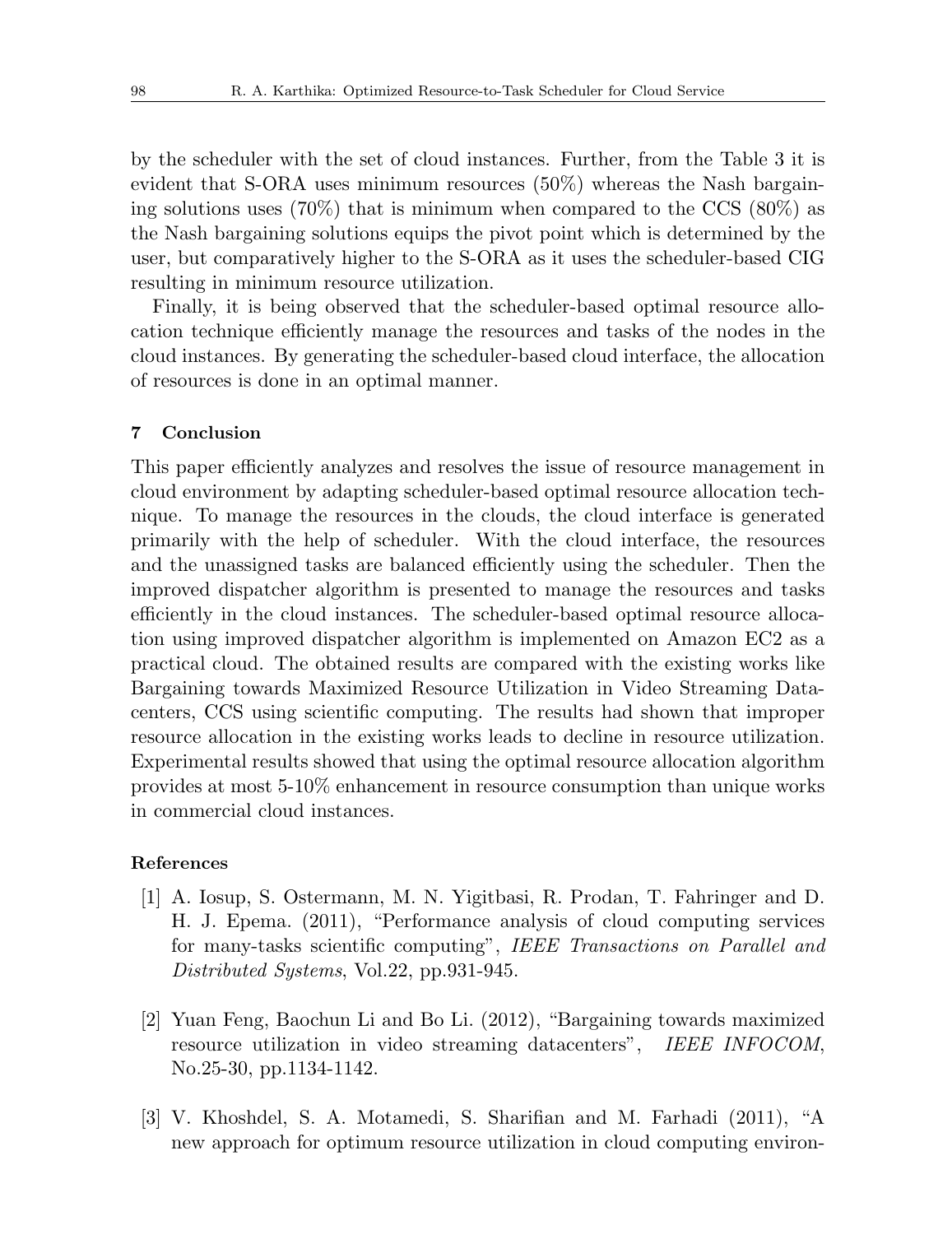ments", *International eConference on Computer & Knowledge Engineering*, No.13-14, pp.314-321.

- [4] Deepak Mishra and Manish Shrivastava (2012), "Optimal service pricing for cloud based services", *Journal of Soft Computing & Engineering*, Vol.2, pp.531-540.
- [5] Han Zhao, Miao Pan, Xinxin Liu, Xiaolin Li, Yuguang Fang. (2012), "Optimal resource rental planning for elastic applications in cloud market", *IEEE 26th IPDPS*, pp.808-819.
- [6] M. Punceva, I. Rodero, M. Parashar, O. F. Rana, I. Petri. (2012), "Incentivising resource sharing in social clouds", *IEEE International Workshop on Infrastructure for Collaborative Enterprises*, pp.185-190.
- [7] K. Patel, M. Annavaram, M. Pedram, NFRA. (2013), "generalized network flow based resource allocation for hosting centers", *IEEE Transactions on Computers*, Vol.62, pp.1772-1785.
- [8] S. Chaisiri, Bu-Sung Lee, D. Niyato. (2012), "Optimization of resource provisioning cost in cloud computing", *IEEE Transactions on Services Computing*, Vol.5, pp.164-177.
- [9] S. Sundareswaran, A. C. Squicciarini, D. Lin. (2012), "Ensuring distributed accountability for data sharing in the cloud", *IEEE Transactions on Dependable & Secure Computing*, Vol.9, pp.556-568.
- [10] Beaumont Olivier, Eyraud-Dubois Lionel, Thraves Caro Christopher, Rejeb Hejer. (2013), "Heterogeneous resource allocation under degree constraints" *IEEE Transactions on Parallel and Distributed Systems*, Vol.24, pp.926-937.
- [11] Yang Tang, P. P. C. Lee, J. C. S. Lui, R. Perlman. (2012), "Secure overlay cloud storage with access control and assured deletion", *IEEE Transactions on Dependable & Secure Computing*, Vol.9, pp.903-916.
- [12] Qian Wang, Cong Wang, Kui Ren, Wenjing Lou, Jin Li. (2011), "Enabling public auditability and data dynamics for storage security in cloud computing", *IEEE Transactions on Parallel and Distributed Systems*, Vol.22, pp.847-859.
- [13] Shu-Ching Wang, Kuo-Qin Yan, Shun-Sheng Wang, Ching-Wei Chen. (2011), "A three-phases scheduling in a hierarchical cloud computing network", *Third International Conference on Communications & Mobile Computing*, pp.114-117.